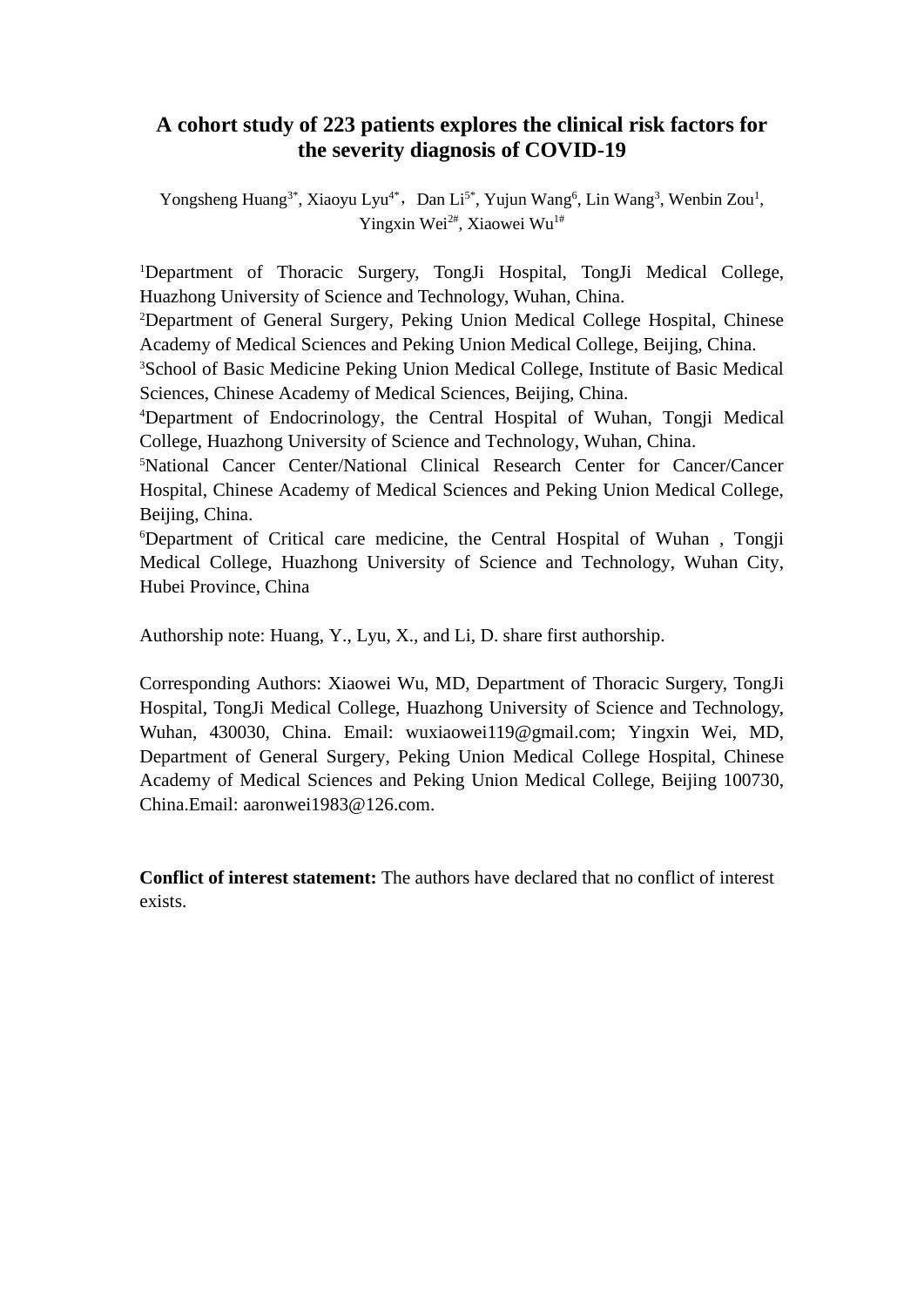# **Abstract**

**BACKGROUND**: Coronavirus Disease 2019 (COVID-19) has recently become a public emergency and a worldwide pandemic. The clinical symptoms of severe and non-severe patients vary, and the case-fatality rate (CFR) in severe COVID-19 patients is very high. However, the information on the risk factors associated with the severity of COVID-19 and of their prognostic potential is limited.

**METHODS:** In this retrospective study, the clinical characteristics, laboratory findings, treatment and outcome data were collected and analyzed from 223 COVID-19 patients stratified into 125 non-severe patients and 98 severe patients. In addition, a pooled large-scale meta-analysis of 1646 cases was performed.

**RESULTS:** We found that the age, gender and comorbidities are the common risk factors associated with the severity of COVID-19. For the diagnosis markers, we found that the levels of D-dimer, C-reactive protein (CRP), lactate dehydrogenase (LDH), procalcitonin (PCT) were significantly higher in severe group compared with the non-severe group on admission (D-Dimer: 87.3% vs. 35.3%, *P<*0.001; CRP, 65.1% vs. 13.5%, *P<*0.001; LDH: 83.9% vs. 22.2%, *P<*0.001; PCT: 35.1% vs. 2.2%, *P*<0.001), while the levels of aspartate aminotransferase (ASP) and creatinine kinase (CK) were only mildly increased. We also made a large scale meta-analysis of 1646 cases combined with 4 related literatures, and further confirmed the relationship between the COVID-19 severity and these risk factors. Moreover, we tracked dynamic changes during the process of COVID-19, and found CRP, D-dimer, LDH, PCT kept in high levels in severe patient. Among all these markers, D-dimer increased remarkably in severe patients and mostly related with the case-fatality rate (CFR). We found adjuvant antithrombotic treatment in some severe patients achieved good therapeutic effect in the cohort.

**CONCLUSIONS:** The diagnosis markers CRP, D-dimer, LDH and PCT are associated with severity of COVID-19. Among these markers, D-dimer is sensitive for both severity and CFR of COVID-19. Treatment with heparin or other anticoagulants may be beneficial for COVID-19 patients.

**Funding:** This study was supported by funding from the National Key Research and Development Program of China (2016YFC1302203); Beijing Nova Program (grant number: xx2018040).

**Role of the funding source:** The funding listed above supports this study, but had no role in the design and conduct of the study.

**Key Words:** Coronavirus Disease 2019 (COVID-19); Risk factors; Severity; D-dimer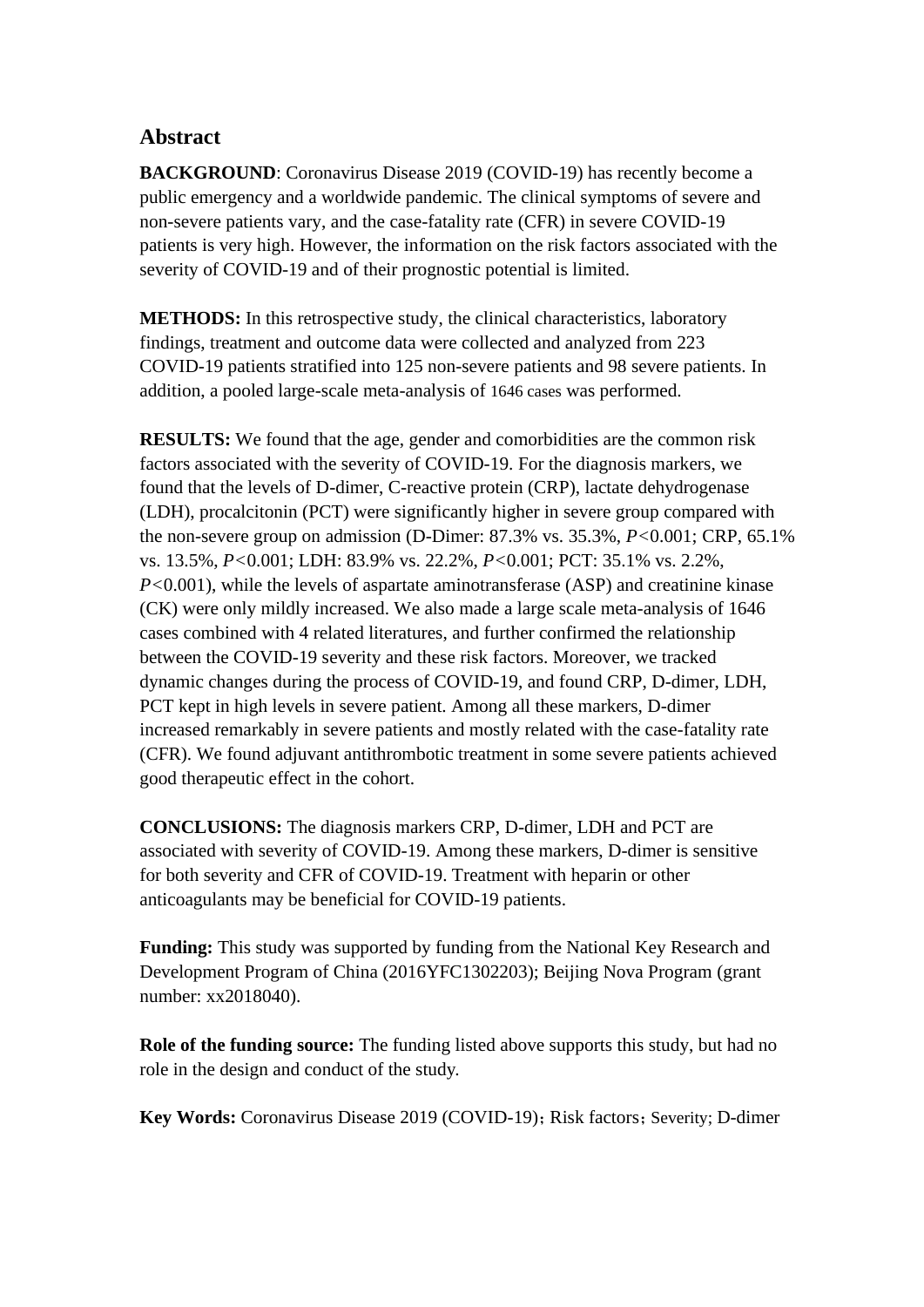### **Introduction**

In December 2019, a novel coronavirus disease (COVID-19) caused by Severe Acute Respiratory Syndrome Coronavirus 2 (SARS-CoV-2) infection broke out in Wuhan and spread rapidly throughout China. As of April 18th, 2020, World Health Organization (WHO) reported 2,160,207 COVID-19 cases have been confirmed in most countries or areas, and 146,088 people died from COVID-19(1). The overall COVID-19 case-fatality rate (CFR) has approached about 4%. Human to human transmission has accounted for most if not all of the COVID-19 infections, including the medical personnel in hospital (2, 3). The clinical manifestations of COVID-19 included fever, cough, diarrhea, dyspnea, fatigue and pneumonia (4-6). Most patients with COVID-19 were considered as non-severe patients and the symptoms generally mild. However, the symptoms in about 10% of COVID-19 patients are severe and some progress rapidly to critical conditions, including organ dysfunction, such as acute respiratory distress syndrome (ARDS), acute cardiac injury, acute kidney injury and even death(7, 8). So far, there is no specific medicine or effective vaccines for COVID-19, and the diagnosis methods for the severity of COVID-19 patients were limited. Thus, our objective of this cohort is to explore the risk factors which related with the severity of COVID-19 and put it into practice. In addition, we used meta-analysis to verify these risk factors. Our study would be helpful for setting up different treatment and personal therapy route for COVID-19 patients.

#### **Results**

### **Clinical characteristics for the cohort on admission**

The general clinical characteristics of 223 COVID-19 cases in our study are shown in **Table 1**. Patients were categorized into 125 non-severe and 98 severe subgroups on admission respectively. In our cohort, the median age in the non-severe population was 52.0 years, interquartile range (IQR) was 26.0 to 65.5, in severe population was 66 years (IQR: 56.3 to 71.0). The age differed significantly between the two subgroups, and 44.8% of severe patients were aged above 60 years. Men are more likely to develop severe COVID-19 than women (66.3% vs. 33.7%). Fever (78.9%), cough (67.7%) and fatigue (56.5) were the most common symptoms, whereas diarrhea (6.7%) was rare. Notably, fever occurred more frequently in the patients in the severe group than the non-severe group (85.7% vs.73.6%). We also found the comorbidities were risk factors associated withe the severity of COVID-19 in our cohort. More severe patients had common chronic diseases than non-severe patients, such as hypertension (38.8% vs. 9.6%) and diabetes (12.2% vs. 5.6%).

The representative radiologic findings of one patient with non-severe and another three patients with severe COVID-19 were demonstrated in **Figure 1**. Severe cases yielded more prominent radiologic abnormalities on CT than non-severe cases. The laboratory findings on admission were shown in **Table 1**. Of 223 patients, 77.2% of patients had lymphopenia and the severe group is more likely to develop lymphopenia (83.7 vs. 73.4). On admission, severe cases also had other prominent laboratory abnormalities as compared to the non-severe cases (**Table 1**), such as neutrophilia, thrombocytopenia, elevated levels of C-reactive protein (CRP, 65.1% vs. 13.3%,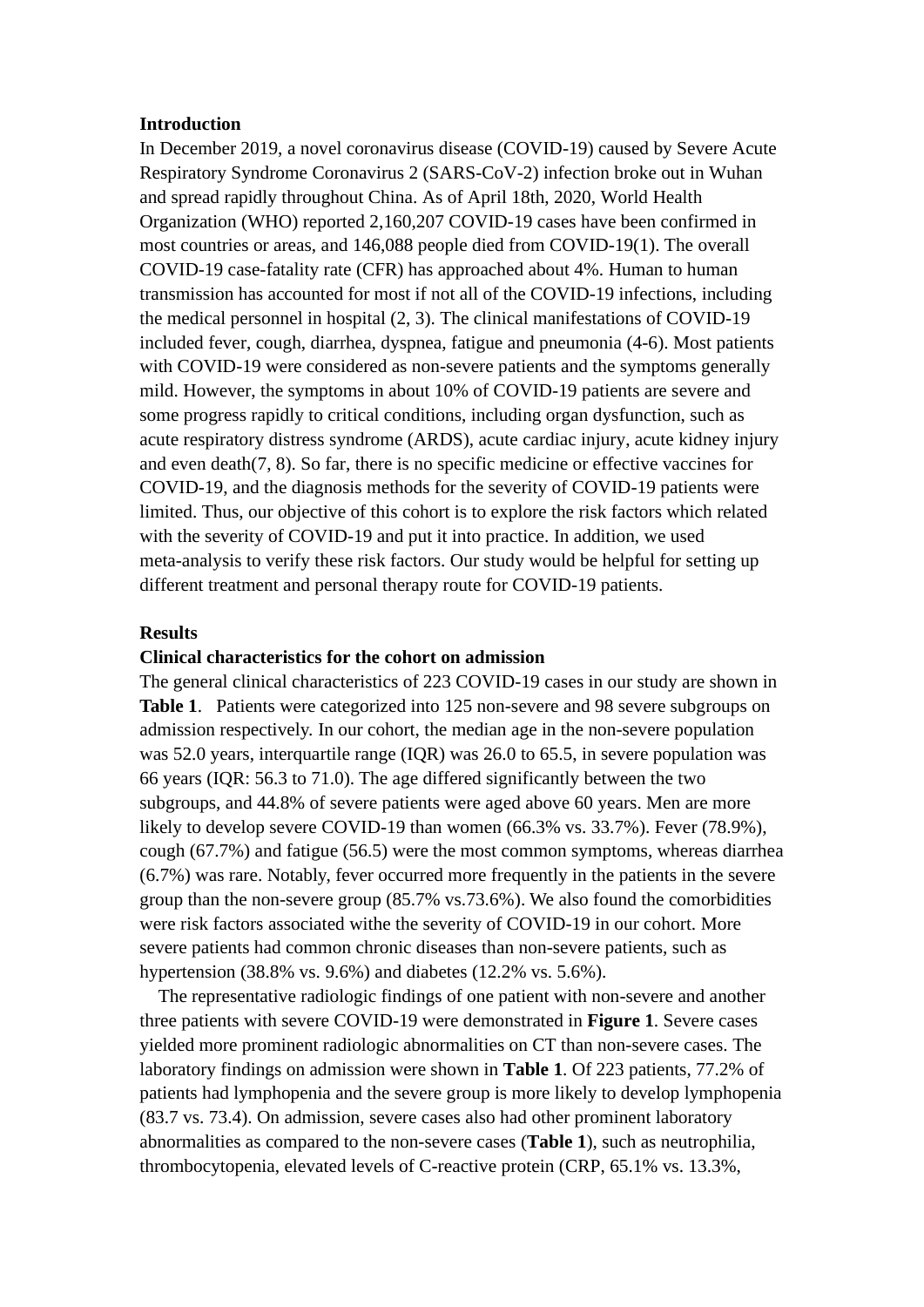*P<*0.001), D-dimer (D-Dimer: 87.3% vs. 35.3%, *P<*0.001), procalcitonin (PCT: 35.1% vs. 2.2%, *P<*0.001 ), lactate dehydrogenase (LDH: 83.9% vs. 22.2%, *P<*0.001), aspartate aminotransferase (AST: 52.7 % vs. 11.7%, *P<*0.001) and creatine kinase (CK: 27.6 % vs. 11.2%, *P=*0.003).

### **The characteristics of risk factors in the meta-analysis**

**Table 2** is the summary of case studies  $(4, 5, 9, 10)$  examining the association between clinical characters and COVID-19 in the meta-analysis, dividing into two subtypes: severe and non-severe patients. For each study, we investigated the association between the risk factors and COVID-19, assuming different calculation models. Overall, when all the eligible studies were pooled into the meta-analysis, significant associations were found for elevated levels of CRP [odd ratios (OR) =5.78, 95% Confidence interval (CI): 2.86-11.68, *P<*0.001], D-dimer (OR=4.81, 95%CI: 0.76-30.33, *P=*0.094), PCT (OR=6.51 95%CI:3.48-12.18, *P<*0.001), LDH (OR=4.69, 95%CI: 1.47-14.95, *P<*0.009) and AST (OR=1.98, 95%CI: 1.46-2.70, *P<*0.001) with the severity of COVID-19 (**Table 2, Figure 2**).

### **Dynamics of risk factors predict progressive severity of COVID-19**

We also evaluated the dynamics of clinical risk factors during hospital stay between non-severe and severe COVID-19 patients. Of the risk factors evaluated, we found the levels of D-dimer, CRP, LDH, and PCT are significantly higher in severe patients than in non-severe patients **(Figure3**). Moreover, we found that, while levels of CRP, LDH, and PCT were consistently high in severe patient, D-dimer level still increased in some severe patients, which means it was most likely related to severity **(Figure3**). Strikingly, when further stratified the severe patient into two subgroups: Recovered (R-severe, 31 cases) and Death (D-severe, 67 cases), we found D-dimer kept increasing in D-severe group but dropped in the R-severe group after 10 days from the admission onset, and the levels of D-Dimer in these two subgroups were significantly different (14.33 vs. 1.65, *P<*0.001) after 15 days from the admission onset. These results suggested D-dimer might be more related with the CFR compared with other markers. In addition, we checked the case reports of COVID-19 patients and found that D-dimer was also related with the status of patients, and preventive and adjuvant antithrombotic treatment in some severe patients achieved good therapeutic effect (the representative chest X ray images were shown as **Figure 4).**

#### **Discussion**

Recently, a number of the epidemiological and clinical features of COVID-19 have been reported. Phylogenetic studies indicated that it is closely related to a bat-derived SARS-like coronaviruses (2), and belongs to a large Coronavirus family including severe acute respiratory syndrome coronavirus (SARS)(11) and Middle East Respiratory Syndrome (MERS)(12), which often cause the clinical symptoms ranging from the common fever to severe pneumonia(3). It is reported that COVID-19 has higher infection rates compared with SARS and MERS(13). The median daily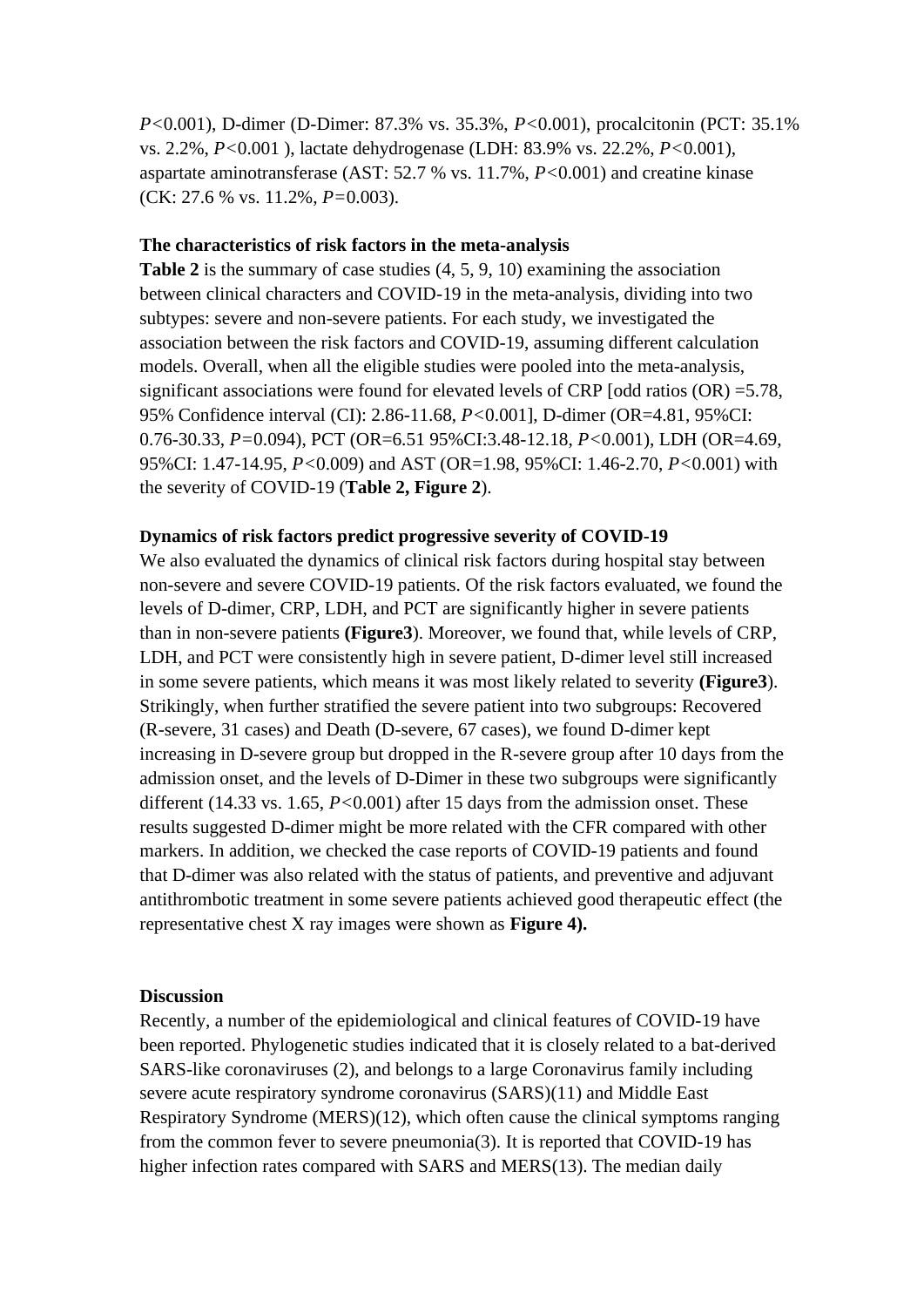reproduction number  $(R_t)$  of COVID-19 in Wuhan declined from 2.35 (95% CI, 1.15-4.77)(13), and the CFR in the severe patient is very high. However, our knowledge about the difference between severe and non-severe COVID-19 patients has not been well established, and the information on prognosis of COVID-19 severity is still lacking. The aim of this study is to elaborate the different Clinical features between severe and non-severe COVID-19 patients, and find the risk factors for predicting the severity of COVIP-19.

In our cohort, we have stratified patients based on the severity on admission according to international guidelines (14). Our study has shown COVID-19 are more severe in elder people, male and the patients with comorbidities. Fever and cough were the dominant symptoms whereas gastrointestinal symptoms were rare. For the diagnosis markers, we found the D-dimer, CRP, LDH, PCT were increased quickly in severe group compared with the non-severe group (CRP, 65.1% vs. 13.5%, *P<*0.001; D-Dimer: 87.3% vs. 35.3%, *P<*0.001; LDH: 83.9% vs. 22.2%, *P<*0.001; PCT: 35.1% vs. 2.2%, *P<*0.001), while ASP, ALP, CK and creatinine were mildly increased. This means more inflammation, thrombus, myocardial injury or liver and kidney damage existed in severe patients. In addition, we made a meta-analysis of 1646 cases with additional 4 related studies to further confirm the risk factors. Moreover, we studied the dynamic changes during the process of COVID-19 by timeline tracking. We found CRP, D-dimer, LDH, PCT kept in higher levels in severe patients. Notably, D-dimer still increased quickly in some severe patients and most likely related with the CFR than other markers. It is noticed that another recent cohort study also showed that D-dimer is a critical risk factors for the CFR of COVID-19 (15).We checked the case reports of severe patients in our cohort retrospectively, and found that prophylactic antithrombotic therapy effectively improved the prognosis in some patients. Thus, we propose that severe patients of COVID-19 can be given preventive anticoagulants or physical therapy. Indeed, when there is serious hypoxemia and hypotension, the possibility of embolism should be considered, and thrombolysis should be timely in the absence of thrombolysis contraindication.

Our study still has several limitations. Firstly, it is reported that some patients with positive chest CT findings may have negative RT-PCR results. In that case, there may be selection bias since only the positive cases confirmed by the RT-PCR were included in our study. Secondly, although we want to track the timeline of each patient's blood test and other clinical tests, but we did not collect all the data of some patients at each time point for various reasons. This may result in a large standard error of the time axis.

 In summary, our study showed CRP, D-dimer, LDH, PCT are the high risk factors related with COVID-19. Especially, D-dimer is a critical indicator for both severity and CFR of COVID-19. As high CFR in the severe COVID-19 patients need to be resolved immediately, the risk factors explored in our study are important of taking into account the disease severity in practice. Though the prognostic factors in our study still need to be further validated by future studies, they should be helpful to provide warning model for predicting severity and mortality in COVID-19, which is very useful for clinical application.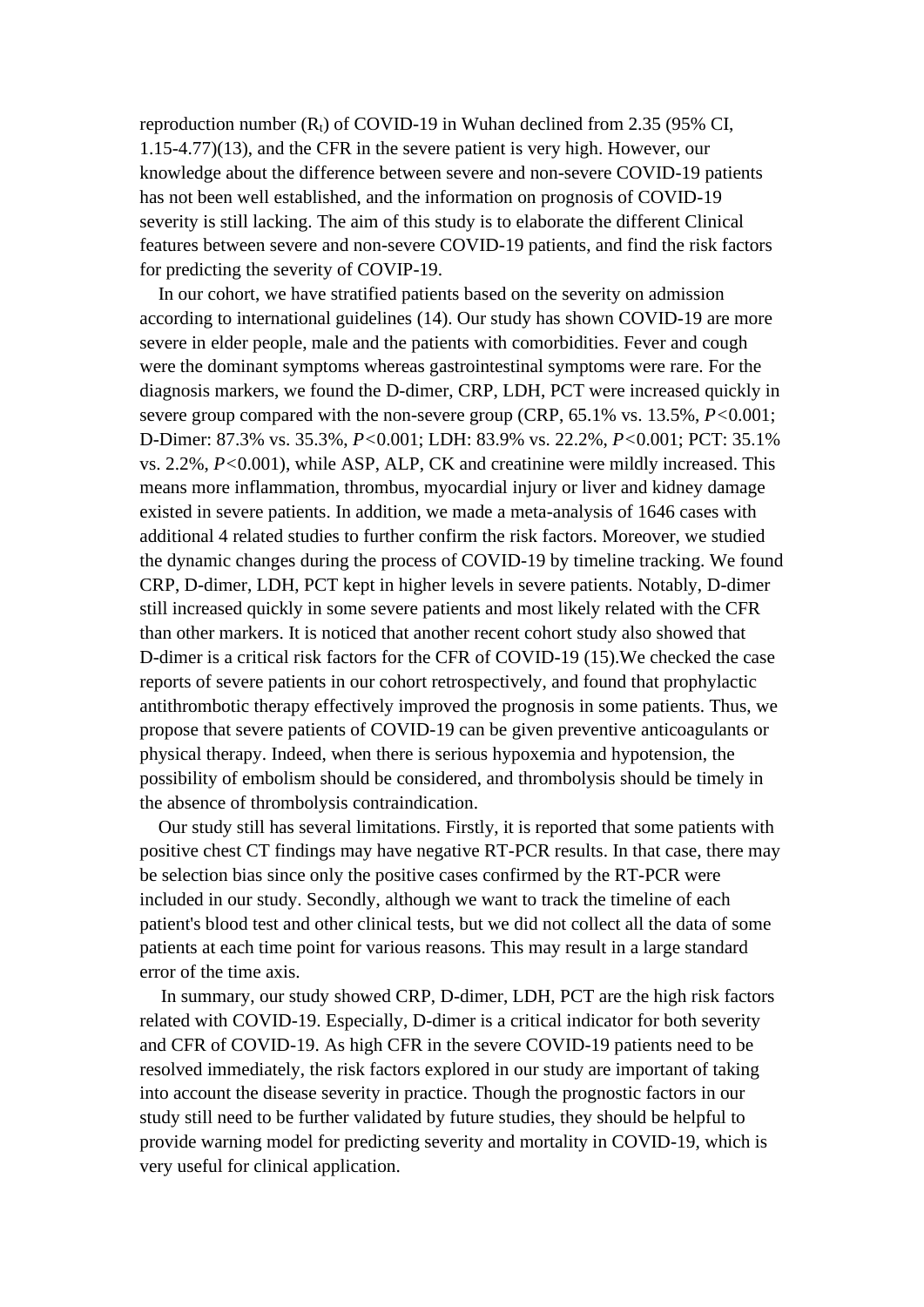### **Methods**

### **Data sources**

We performed a retrospective study on 223 laboratory-confirmed cases with COVID-19 based on clinical indications from 2 hospitals in the Hubei provinces, China, from January 1 through March 8, 2020, were included Wuhan TongJi Hospital and Central Hospital of Wuhan. Initially, suspected cases were diagnosed as having fever, respiratory symptoms or pneumonia. Confirmed case with COVID-19 was defined as a positive result to real-time reverse-transcriptase polymerase-chain-reaction (RT-PCR) assay using nasal and pharyngeal swab specimens(5). The clinical characteristics and laboratory assessments were extracted from electronic medical records. Laboratory assessments consisted of complete blood count, blood chemistry, coagulation test, liver and renal function, C-reactive protein, lactate dehydrogenase and creatine kinase. Radiologic assessments included chest X-ray and computed tomography (CT). The severity of COVID-19 was defined based on the international guidelines for community-acquired pneumonia(14). The ethics committee of Wuhan Tongji Hospital and Central Hospital of Wuhan appoved this study and granted a waiver of informed consent in light of the urgent need to collect clinical data.

### **Statistics of the cohort study**

Continuous variables were expressed as the means and standard deviations or medians and interquartile ranges (IQR) as appropriate. Categorical variables were summarized as the counts and percentages in each category. We divided COVID-19 patients into severe and non-severe subgroups according to the American Thoracic Society guideline on admission(14). Mann-Whitney test and two-tailed t-test and were applied to continuous variables, the frequencies of categorical variables were compared using the chi-square test and Fisher's exact test as appropriate. The candidate risk factors included age, sex, abnormal laboratory findings. The tests with p value less than 0.05 was considered statistically significant. Statistical analyses were done using the Statistical Package for the Social Sciences (SPSS) software (version 21.0).

#### **Meta-analysis**

In meta-analysis, we first carried out a computerized literature search of the PubMed, Web of Science, EBSCO and CNKI database (prior to March 15th, 2020) using the following words and terms: ''COVID-19'', ''SARS-COV-2''. References of the retrieved publications were also screened. We only selected the literatures which distinguished the clinical characteristics between non-severe and severe COVID-19 patients available with the specific numbers of cases. Then we combined our own cohort study with the data extracted from the selected literatures, and calculated the odd ratio (OR) to assess the association between different risk factors and COVID-19 (**Table 2)**. Chi-square-based *Q*-statistic test was performed to evaluate the between-study heterogeneity of the studies. If  $P < 0.10$ , the between-study heterogeneity was considered to be significant, we chose the random-effects model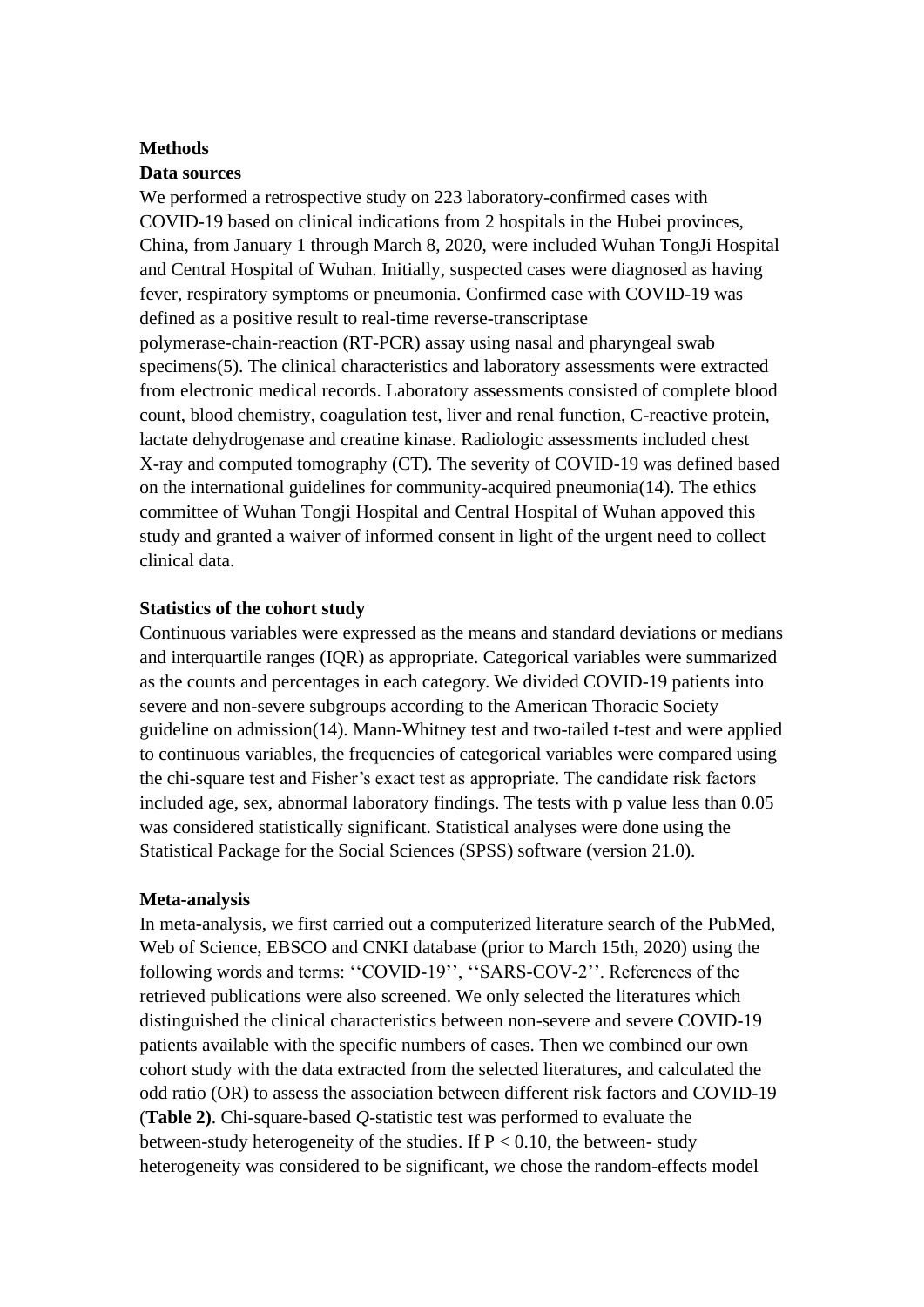(DerSimonian and Laird model) to calculate the OR, otherwise we chose the fixed-effects model (Mantel–Haenszel model). A pooled OR obtained by meta-analysis was used to give a more reasonable evaluation of the association. A Z test was performed to determine the significance of the pooled OR ( $P \le 0.05$  suggests a significant OR). Analyses were performed by Stata10.0 software.

**Author Contributions:** Drs Wu and Wei had full access to all of the data in the study and take responsibility for the integrity of the data and the accuracy of the data analysis. Drs Huang, Y., Lyu, X., and Li, D. contributed equally and share first authorship. Study concept and design: Wu, X., Wei, X., Huang, Y. Acquisition, analysis, or interpretation of data: Wu, X., Huang, Y., Wei, X., Lyu, X., Li, D., Wang, Y., Zou, W. Drafting of the manuscript: Huang, Y., Wu, X., Wei, X., Wang, L., Critical revision of the manuscript for important intellectual content: Huang, Y., Lyu, X., and Li, D. Statistical analysis: Huang, Y., Li, D. Administrative, technical, or material support: Wu, X., Wei, X., Huang, Y., Lyu, X., and Li, D. Study supervision: Wu, X., Wei, X.

**Acknowledgement:** We thank Qi Wang, MD (Tongji Hospital), Xin Long, MD (Tongji Hospital) for collecting the data, and Zhongshi Zhou,MD (Hubei University of Chinese Medicine ) for preparing the Table. None of these individuals received compensation for their contributions.

## **References:**

- 1. World Health Organization. Novel Coronavirus (COVID-19) Situation. *https://www.who.int/redirect-pages/page/novel-coronavirus-(covid-19)-situa tion-dashboard.* Accessed April 18th, 2020.
- 2. Zhu N, Zhang D, Wang W, Li X, Yang B, Song J, et al. A Novel Coronavirus from Patients with Pneumonia in China, 2019. *N Engl J Med.* 2020;382(8):727-33.
- 3. Lu R, Zhao X, Li J, Niu P, Yang B, Wu H, et al. Genomic characterisation and epidemiology of 2019 novel coronavirus: implications for virus origins and receptor binding. *Lancet.* 2020;395(10224):565-74.
- 4. Guan WJ, Ni ZY, Hu Y, Liang WH, Ou CQ, He JX, et al. Clinical Characteristics of Coronavirus Disease 2019 in China. *N Engl J Med.* 2020.
- 5. Huang C, Wang Y, Li X, Ren L, Zhao J, Hu Y, et al. Clinical features of patients infected with 2019 novel coronavirus in Wuhan, China. *Lancet.* 2020;395(10223):497-506.
- 6. Wang D, Hu B, Hu C, Zhu F, Liu X, Zhang J, et al. Clinical Characteristics of 138 Hospitalized Patients With 2019 Novel Coronavirus-Infected Pneumonia in Wuhan, China. *JAMA.* 2020.
- 7. Chen N, Zhou M, Dong X, Qu J, Gong F, Han Y, et al. Epidemiological and clinical characteristics of 99 cases of 2019 novel coronavirus pneumonia in Wuhan, China: a descriptive study. *Lancet.* 2020;395(10223):507-13.
- 8. Chang, Lin M, Wei L, Xie L, Zhu G, Dela Cruz CS, et al. Epidemiologic and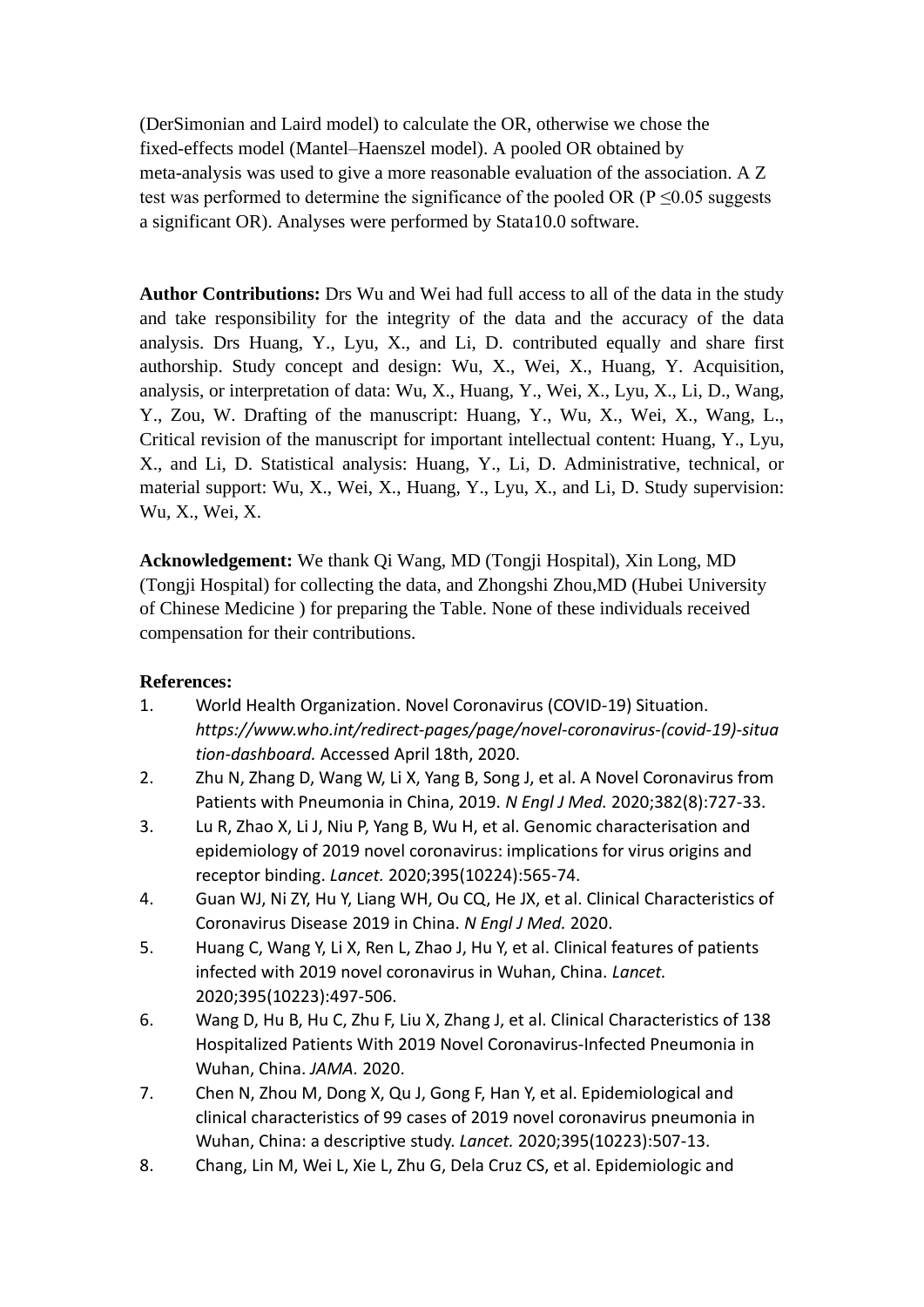Clinical Characteristics of Novel Coronavirus Infections Involving 13 Patients Outside Wuhan, China. *JAMA.* 2020.

- 9. Zhang JJ, Dong X, Cao YY, Yuan YD, Yang YB, Yan YQ, et al. Clinical characteristics of 140 patients infected with SARS-CoV-2 in Wuhan, China. *Allergy.* 2020.
- 10. Xiao KH, Pang XH, Mu HM, Wang JB. The clinical features of the 143 patients with COVID-19 in North-East of Chongqing. *Journal of Third Military Medical University.* 2020.
- 11. Drosten C, Gunther S, Preiser W, van der Werf S, Brodt HR, Becker S, et al. Identification of a novel coronavirus in patients with severe acute respiratory syndrome. *N Engl J Med.* 2003;348(20):1967-76.
- 12. Zaki AM, van Boheemen S, Bestebroer TM, Osterhaus AD, and Fouchier RA. Isolation of a novel coronavirus from a man with pneumonia in Saudi Arabia. *N Engl J Med.* 2012;367(19):1814-20.
- 13. Kucharski AJ, Russell TW, Diamond C, Liu Y, Edmunds J, Funk S, et al. Early dynamics of transmission and control of COVID-19: a mathematical modelling study. *Lancet Infect Dis.* 2020.
- 14. Metlay JP, Waterer GW, Long AC, Anzueto A, Brozek J, Crothers K, et al. Diagnosis and Treatment of Adults with Community-acquired Pneumonia. An Official Clinical Practice Guideline of the American Thoracic Society and Infectious Diseases Society of America. *Am J Respir Crit Care Med.* 2019;200(7):e45-e67.
- 15. Zhou F, Yu T, Du R, Fan G, Liu Y, Liu Z, et al. Clinical course and risk factors for mortality of adult inpatients with COVID-19 in Wuhan, China: a retrospective cohort study. *Lancet.* 2020.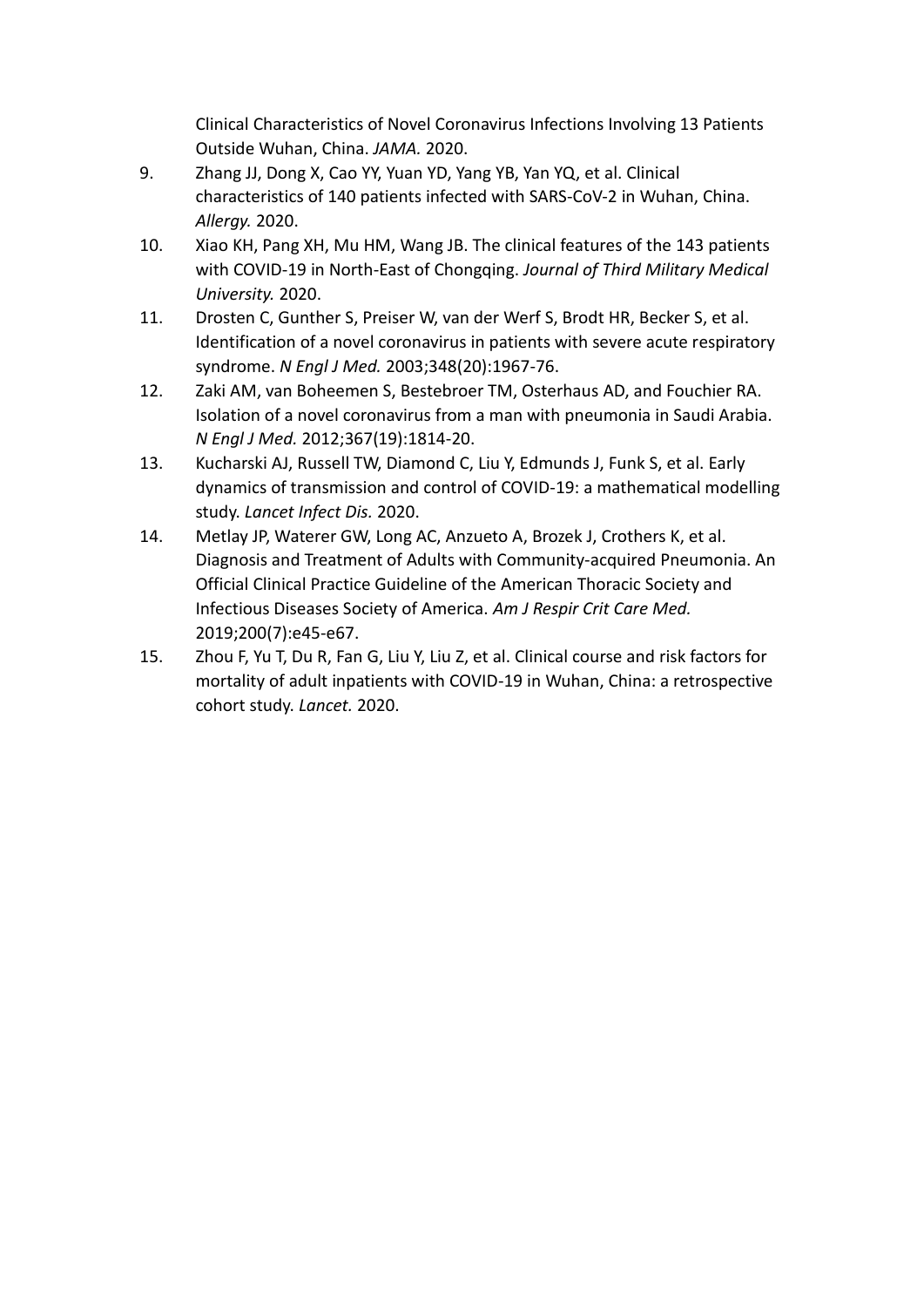### **Figures and tables**

# **Figure 1**:**Representative images of the thoracic CT scans showing the changes in COVID-19 patients during the treatment**

A. CT images of a non-severe patient. After 5 days of treatment, the foci of infection were observed to be significantly absorbed in a 39-year-old female patient. A1 and A2 were CT images before and after treatment. B. CT images of a severe patient. After three weeks of treatment, significant improvement was observed in large area flaps infection of double lower lung of a 65-year-old female patient. B1 and B2 were CT images before and after treatment, respectively.

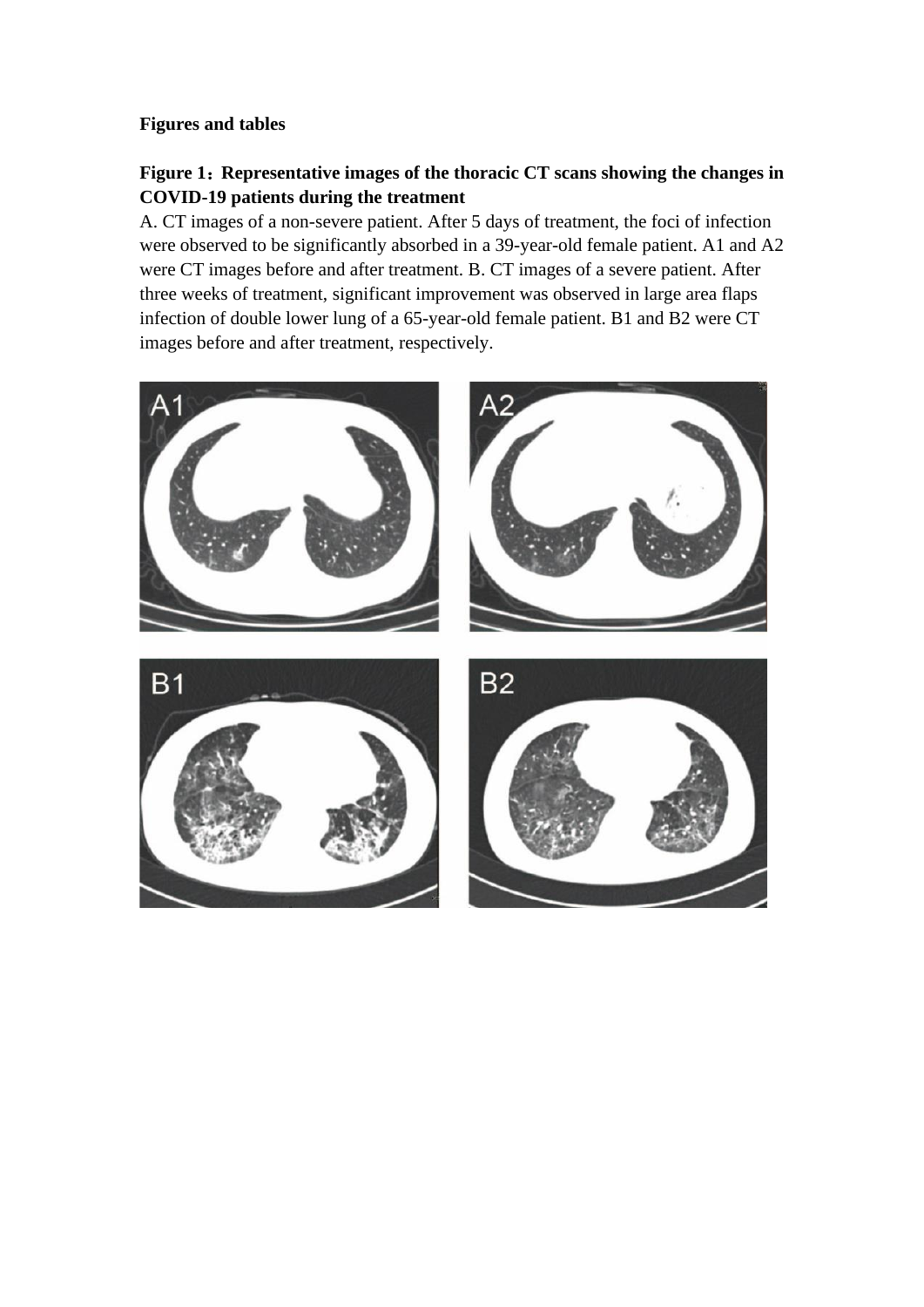# **Figure 2**:**Forest plot of pooled meta-analysis to detect the association between risk factors and severity of COVID-19**

Figure shows the association between elevated risk factors and severity of COVID-19 in the meta-analysis: CRP (A), LDH (B), PCT(C) and D-dimer (D). The squares and horizontal lines correspond to the study-specific odd ratios (OR) and 95% confident incidence (CI). The area of the squares reflects the weight. The diamond represents the summary OR and 95% CI. Abbreviations: CRP, C-reactive protein; LDH, lactate dehydrogenase; PCT, procalcitonin.

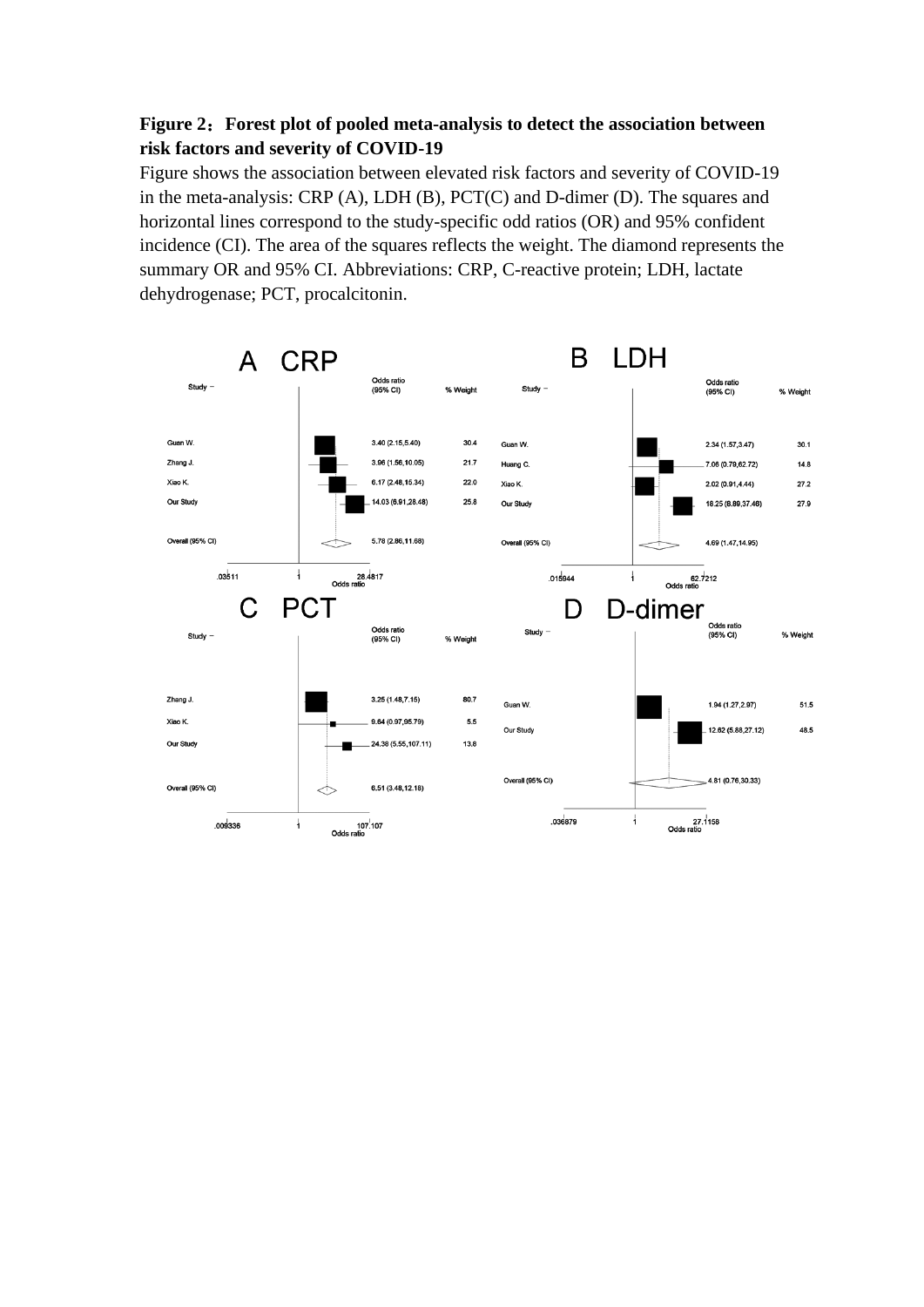## **Figure 3**:**Temporal changes in risk factors between the severe and non-severe patients with COVID-19**

Figure shows temporal changes of CRP (A), LDH (B), PCT(C) and D-dimer (D) in patients within 15days **f**rom admission onset. We stratified the patients into 4 subgroups: severe, non-severe R-severe (the severe patients recovered) and D-severe (the patient died). Data represent mean  $\pm$  SEM. Abbreviations: CRP, C-reactive protein; LDH, lactate dehydrogenase; PCT, procalcitonin.

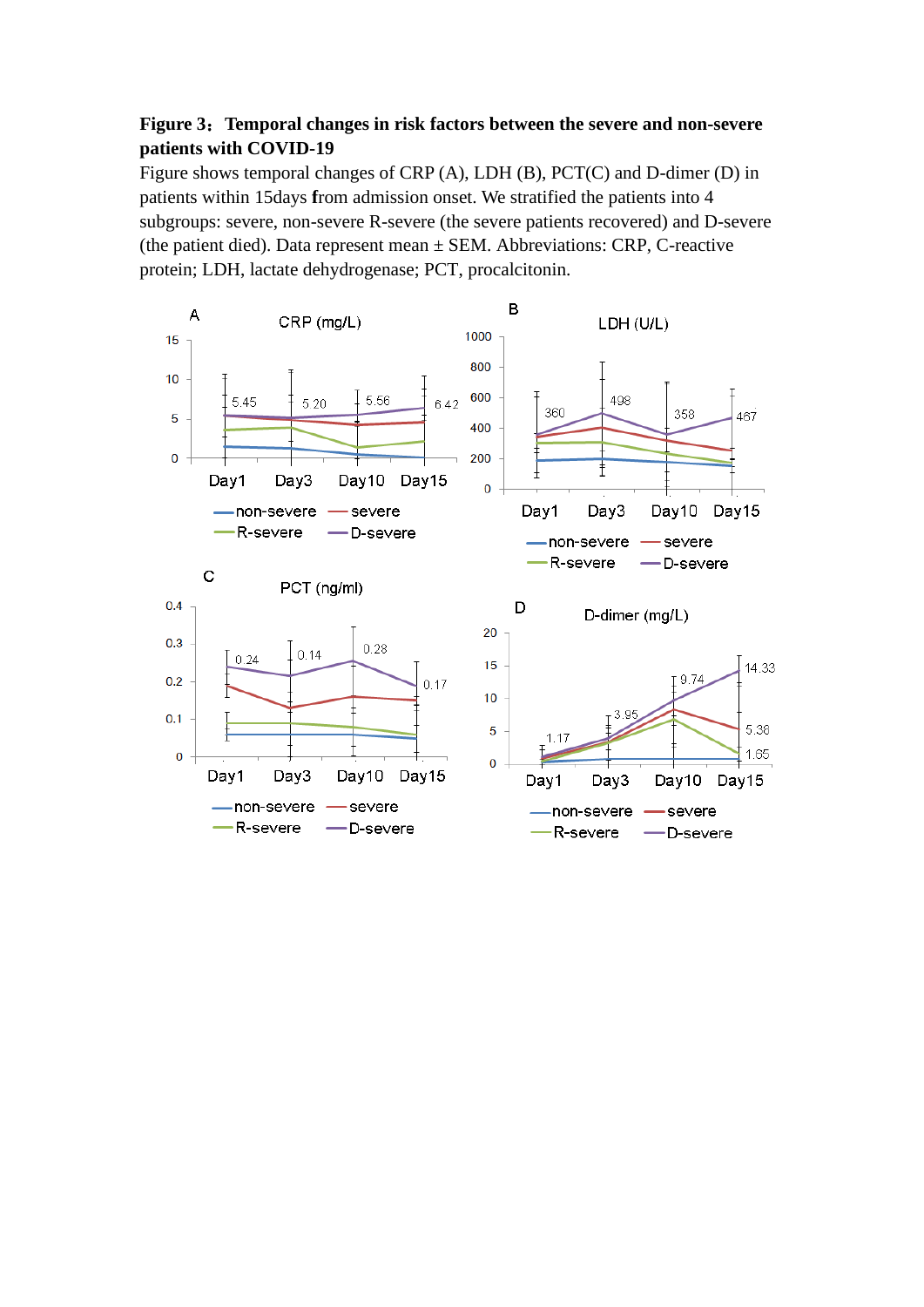# **Figure 4**:**Representative chest X ray images of an 85-year-old male patient during the treatment.**

A. The chest X-ray suggested that diffuse large area infection of both lungs accompanied, D-dimer (D-D) reached 21.0 mg/l. B. After antiviral therapy and adjuvant antithrombotic treatment with heparin, the bilateral lung infection foci were significantly reduced compared with before, and the level of D-D was found to have subsequently declined to 8.1 mg/l.



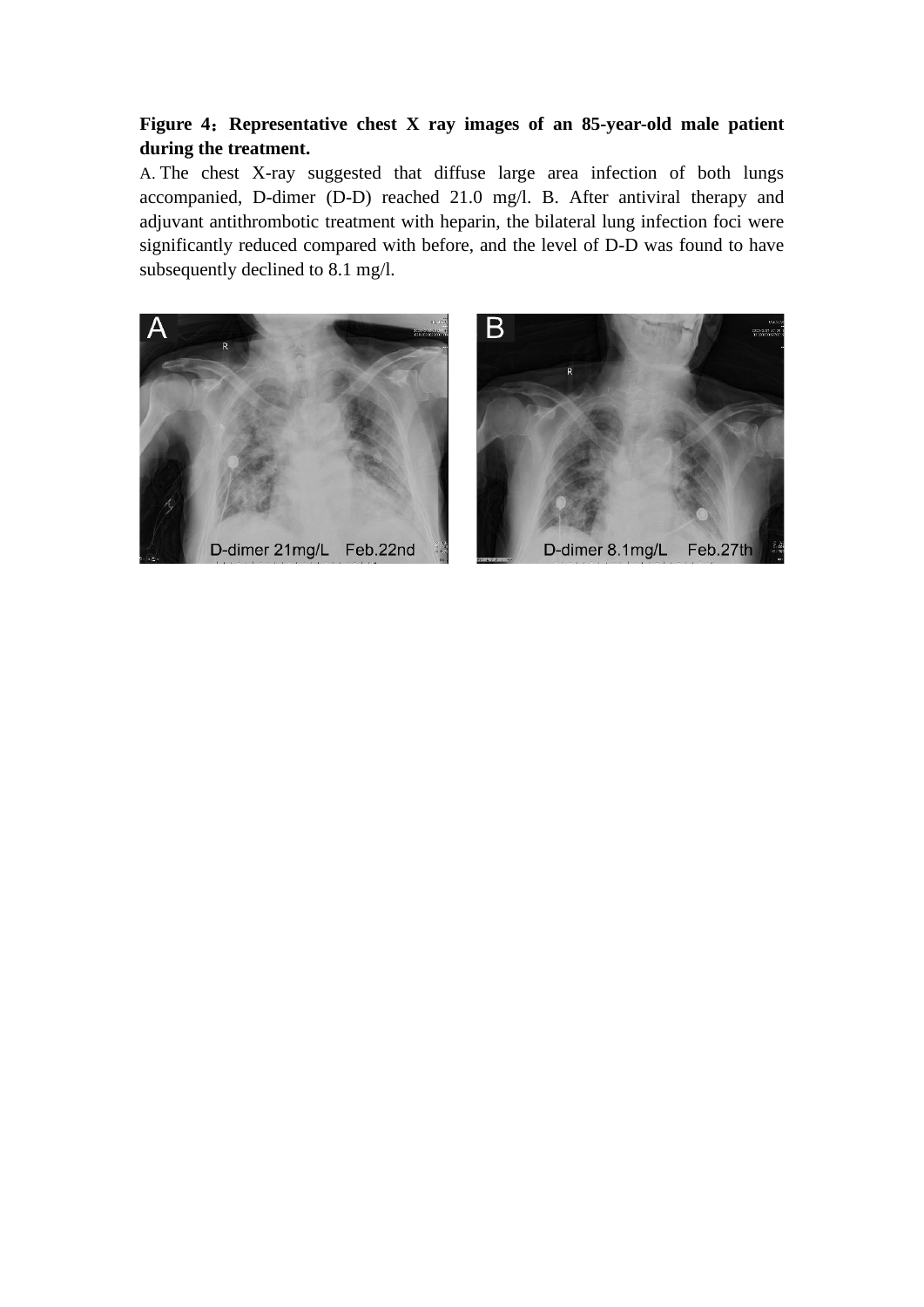|                                 |                 |                        | <b>Disease severity</b> |                       |         |  |  |  |
|---------------------------------|-----------------|------------------------|-------------------------|-----------------------|---------|--|--|--|
| <b>Clinical characteristics</b> |                 | All patients $(n=223)$ | Non-severe $(n=125)$    | Severe $(n=98)$       | P value |  |  |  |
| Age, Median (IQR)               |                 | $62.0(49.0-70.0)$      | $52.0(26.0-65.5)$       | 66 (56.25-71.0)       | < 0.001 |  |  |  |
| Age groups -No./total No. (%)   |                 |                        |                         |                       |         |  |  |  |
|                                 | $<$ 40 yrs      | 43/223 (19.3%)         | 37/125 (29.6%)          | $6/98$ (6.1%)         | < 0.001 |  |  |  |
|                                 | $40-60$ yrs     | 80/223 (35.6%)         | 52/215 (42.6%)          | 28/98 (28.6%)         | 0.044   |  |  |  |
|                                 | $\geq 60$ yrs   | 100/223 (44.8%)        | 36/215 (28.8%)          | 64/98 (65.3%)         | < 0.001 |  |  |  |
| Female sex -No./total No. (%)   |                 | 97/223 (43.5%)         | 64/125 (51.2%)          | 33/98 (33.7%)         | < 0.001 |  |  |  |
| Symptoms -No./total No. (%)     |                 |                        |                         |                       |         |  |  |  |
|                                 | Fever on        |                        |                         |                       |         |  |  |  |
|                                 | admission       | 176/223 (78.9%)        | $(73.6\%)$<br>92/125    | 84/98 (85.7%)         | 0.028   |  |  |  |
|                                 | Cough           | 154/223 (69.1%)        | 85/125 (68.0%)          | 69/98 (70.4%)         | 0.45    |  |  |  |
|                                 | fatigue         | 126/223 (56.5%)        | 73/125 (58.4%)          | 53/98 (54.1%)         | 0.519   |  |  |  |
|                                 | Diarrhea        | 15/223 (6.7%)          | $10/125(8.0\%)$         | $5/98(5.1\%)$         | 0.391   |  |  |  |
| Comorbidity -No./total No(%).   |                 |                        |                         |                       |         |  |  |  |
|                                 | Hypertension    | 40/223 (17.9%)         | 12/125 (9.6%)           | 38/98 (38.8%)         | < 0.001 |  |  |  |
|                                 | <b>Diabetes</b> | 19/223 (8.5%)          | $7/125(5.6\%)$          | 12/98 (12.2%)         | 0.078   |  |  |  |
|                                 | mellitus        |                        |                         |                       |         |  |  |  |
|                                 | Heart disease   | 13/223 (5.8%)          | $4/125(3.2\%)$          | 9/98 (9.2%)           | 0.058   |  |  |  |
|                                 | Cancer          | 5/223(2.2%)            | $1/125(0.8\%)$          | $4/98(4.1\%)$         | 0.1     |  |  |  |
| laboratory findings:            |                 |                        |                         |                       |         |  |  |  |
| WBC, *10^9/L                    |                 | 5.57 (4.37-8.08)       | $5.03(4.04-6.19)$       | $6.92$ $(5.10-11.96)$ | < 0.001 |  |  |  |
|                                 | >10.0           | 41/215 (19.1%)         | $5/123(4.1\%)$          | 36/92 (39.1%)         | < 0.001 |  |  |  |
|                                 | < 4.0           | 40/215 (18.6%)         | 29/123 (23.6%)          | 11/92 (12.0%)         | 0.03    |  |  |  |
| Neutrophil count, * 10^9/L      |                 | $4.05(2.83-6.92)$      | 3.25 (2.44-4.60)        | 5.94 (4.05-11.2)      | < 0.001 |  |  |  |
| Lymphocyte count,*10^9/L        |                 | $0.91(0.56-1.33)$      | $1.14(0.81-1.54)$       | $0.58$ $(0.41-0.91)$  | < 0.001 |  |  |  |
|                                 | < 1.5           | 166/215 (77.2%)        | 89/123 (72.4%)          | 77/92 (83.7%)         | 0.355   |  |  |  |
| Platelet count, *10^9/L         |                 | 184.0 (143.0-217.0)    | 194.0 (160.0-244.5)     | 176.0 (120.5-200.5)   | 0.012   |  |  |  |
| Haemoglobin level, g/dl         |                 | $125.0(110.5-134.0)$   | $128.0(109.5-133.0)$    | $124.0(113.5-138.0)$  | 0.919   |  |  |  |
| CRP, mg/liter                   |                 | $3.96(1.27-25.7)$      | $2.0(0.7-3.96)$         | 25.7 (5.47-148.0)     | < 0.001 |  |  |  |
|                                 | $\geq 10$       | 72/208 (34.6%)         | 14/119 (13.5%)          | 58/89 (65.1%)         | < 0.001 |  |  |  |
| PCT, ng/ml                      |                 | $0.08$ $(0.05-0.24)$   | $0.06(0.04-0.08)$       | $0.24(0.12-0.57)$     | < 0.001 |  |  |  |
|                                 | $\geq 0.5$      | 28/166 (16.9%)         | $2/92(2.2\%)$           | 26/74 (35.1%)         | < 0.001 |  |  |  |
| LDH, U/liter                    |                 | 239.0 (180.0-412.5)    | 191.0 (164.0-244.0)     | 430.0 (296.25-592.0)  | < 0.001 |  |  |  |
|                                 | $\geq$ 250      | 99/204 (48.5%)         | 26/117 (22.2%)          | 73/87 (83.9%)         | < 0.001 |  |  |  |
| D-dimer, mg/liter               |                 | $0.57(0.25-1.49)$      | $0.32(0.22 - 0.70)$     | $1.51(0.63-13.08)$    | < 0.001 |  |  |  |
|                                 | $\geq 0.5$      | 110/195 (56.4%)        | 41/116 (35.3%)          | 69/79 (87.3%)         | < 0.001 |  |  |  |
| AST, U/liter                    |                 | 29.25 (19.6-44.0)      | 22.0 (18.0-32.26)       | 41.3 (31.2-57.25)     | < 0.001 |  |  |  |
|                                 | >40             | 70/213 (32.8%)         | 21/123 (17.1%)          | 49/93 (52.7%)         | < 0.001 |  |  |  |
| ALT, U/liter                    |                 | 23.9 (14.65-38.0)      | 20.45 (13.0-35.15)      | 27.3 (20.0-42.9)      | < 0.001 |  |  |  |
| CK, U/liter                     |                 | 90.3 (50.0-168.4)      | 67.5 (34.0-119.85)      | 127.2 (83.8-227.5)    | < 0.001 |  |  |  |
|                                 | $\geq$ 200      | 41/203 (20.2%)         | 13/116 (11.2%)          | 24/87 (27.6%)         | 0.003   |  |  |  |

# **Table 1. Clinical characteristics and pertinent Laboratory findings of the patients with COVID-19 in the cohort**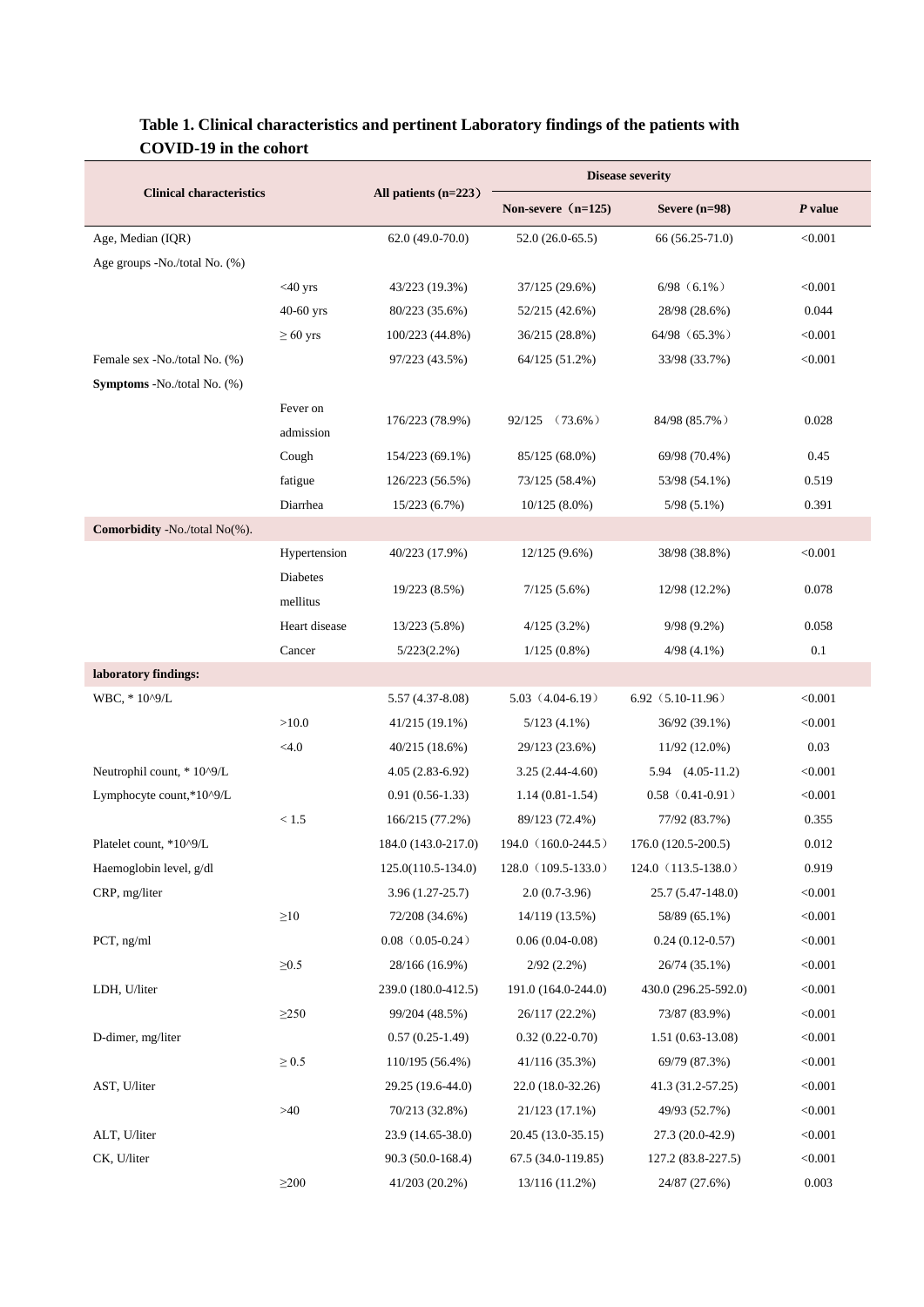| Creatinine.umol/L           | $68.0(56.0-86.1)$   | 64.0 (53.3-77.65)   | 77.15 (63.025-100.65) | < 0.001 |
|-----------------------------|---------------------|---------------------|-----------------------|---------|
| Blood urea nitrogen, mmol/L | $4.88(3.59-7.03)$   | $3.89(3.2-5.0)$     | $6.7(5.5-10.1)$       | < 0.001 |
| Total bilirubin, umol/liter | $10.4(7.2-14.8)$    | $8.15(6.43-11.50)$  | $12.8(9.8-18.3)$      | < 0.001 |
| Interleukin-6, $pg/ml$      | $6.73(3.845-12.21)$ | 3.5 (2.3425-5.4375) | 8.96 (6.95-12.9)      | <0.001  |

Abbreviations: IQR, interquartile range; WBC, white blood cell; CRP, C-reactive protein; LDH, lactate dehydrogenase; AST, aspartate aminotransferase; CK, creatinine kinase; PCT, procalcitonin; *P* values comparing non-severe cases and severe cases are from  $\chi^2$  or Fisher's exact test.